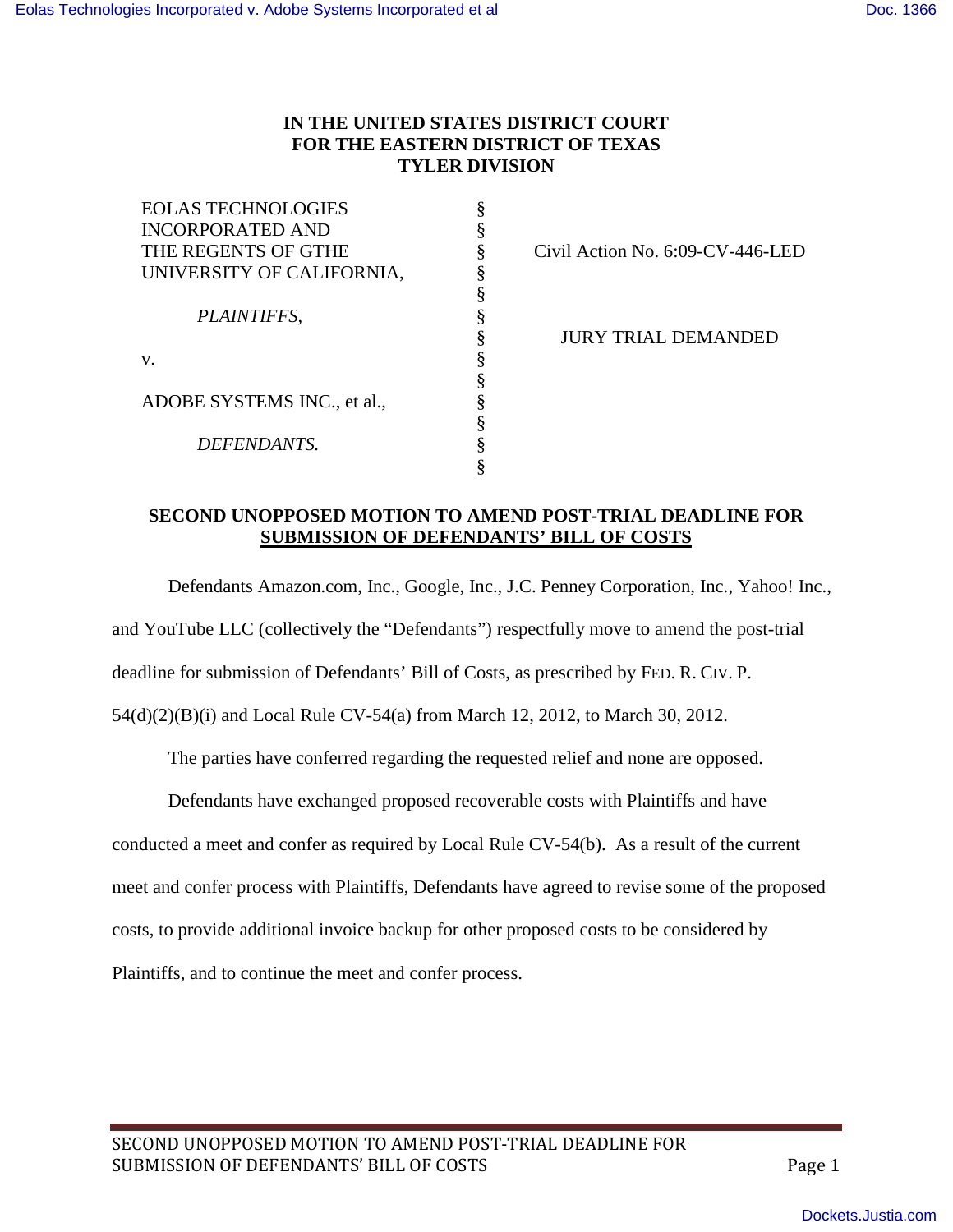The parties believe that they should be able to narrow the issues to be determined by the Court if provided additional time to meet and confer and after additional review of the proposed recoverable costs.

This motion is not made for delay and should not impact any other deadline applicable to this case.

For these reasons, the Defendants respectfully request that the Court extend the deadline for submission of Defendants' Bill of Costs from March 12, 2012, to March 30, 2012.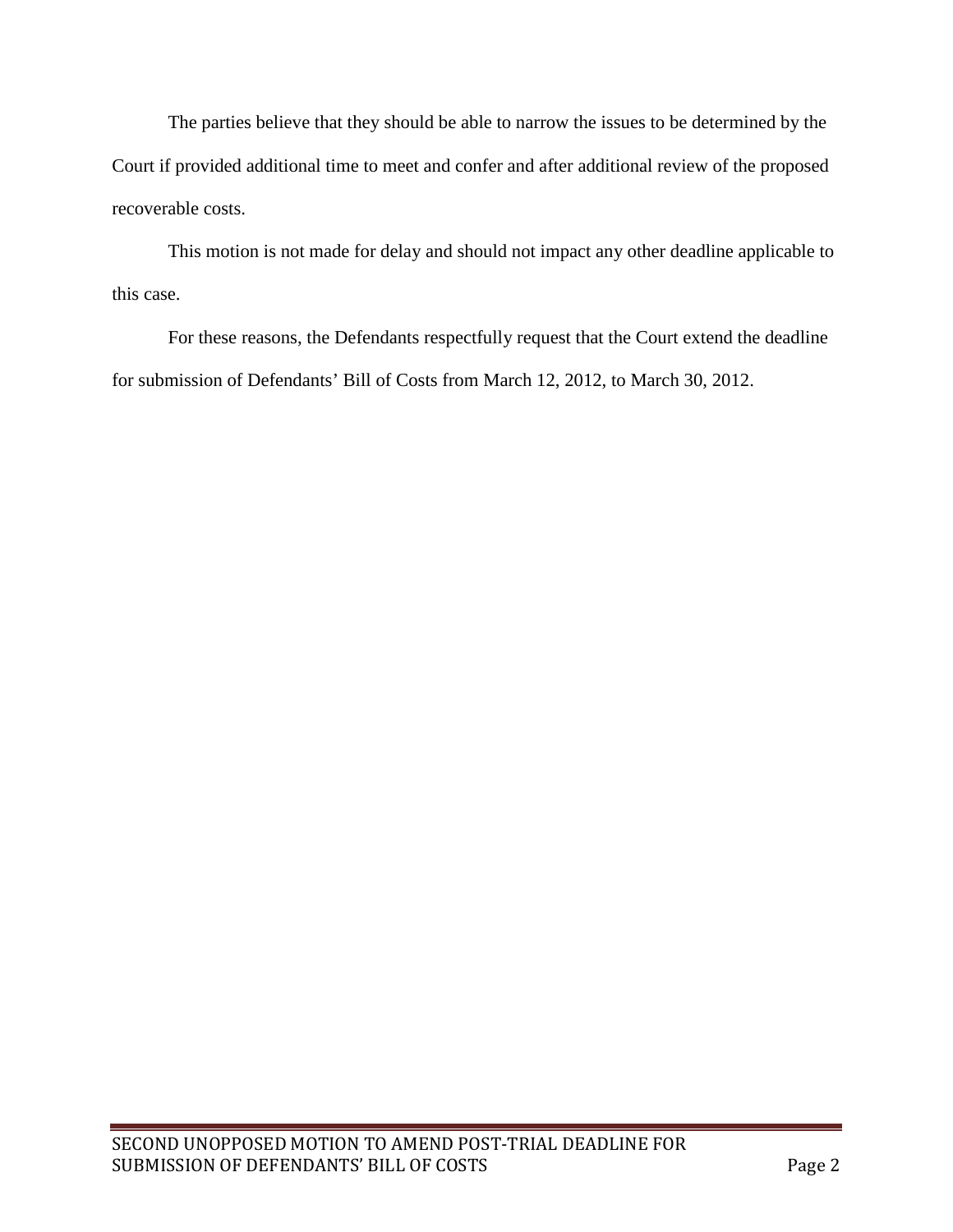Dated: March 9, 2012 Respectfully submitted,

By: */s/ Brandon Story*

Douglas E. Lumish dlumish@kasowitz.com Jeffrey G. Homrig jhomrig@kasowitz.com Jonathan K. Waldrop (pro hac vice) jwaldrop@kasowitz.com Joseph H. Lee (pro hac vice) jlee@kasowitz.com Parker C. Ankrum (pro hac vice) pankrum@kasowitz.com KASOWITZ BENSON TORRES & FRIEDMAN LLP 333 Twin Dolphin Dr., Suite 200 Redwood Shores, CA 94065 Telephone: (650) 453-5170 Facsimile: (650) 453-5171

James R. Batchelder (pro hac vice) james.batchelder@ropesgray.com Sasha G. Rao (pro hac vice) sasha.rao@ropesgray.com Mark D. Rowland mark.rowland@ropesgray.com Brandon Stroy (pro hac vice) brandon.stroy@ropesgray.com Lauren Robinson (pro hac vice) lauren.robinson@ropesgray.com Rebecca R. Hermes (pro hac vice) rebecca.wight@ropesgray.com Han Xu (pro hac vice) han.xu@ropesgray.com ROPES & GRAY LLP 1900 University Avenue, 6th Floor East Palo Alto, CA 94303-2284 Telephone: (650) 617-4000 Facsimile: (650) 617-4090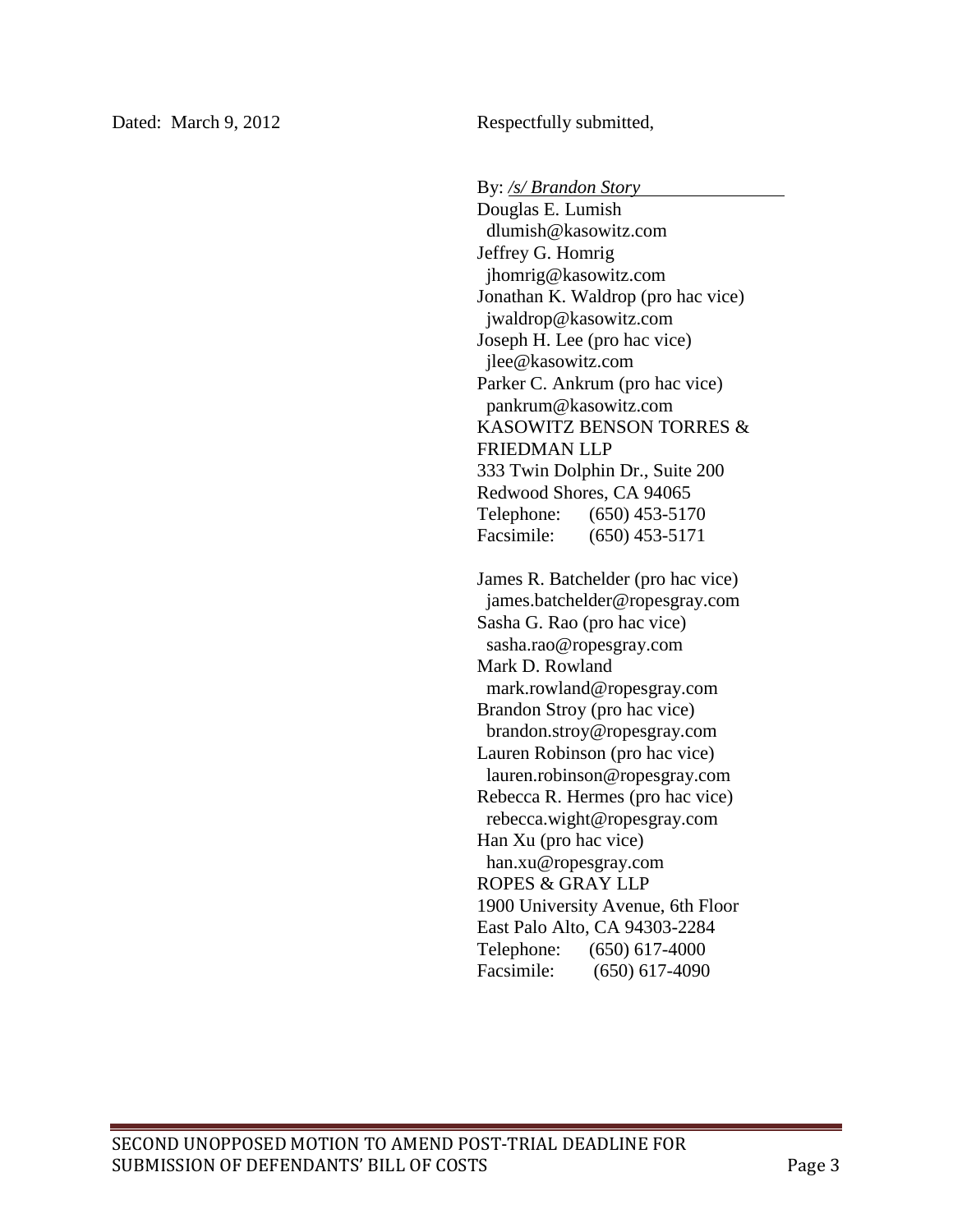Michael E. Jones (Bar No. 10929400) mikejones@potterminton.com Allen F. Gardner (Bar No. 24043679) allengardner@potterminton.com POTTER MINTON A Professional Corporation 110 N. College, Suite 500 Tyler, TX 75702<br>Telephone: (90 (903) 597-8311 Facsimile: (903) 593-0846

## **ATTORNEYS FOR DEFENDANTS GOOGLE, INC. AND YOUTUBE, LLC**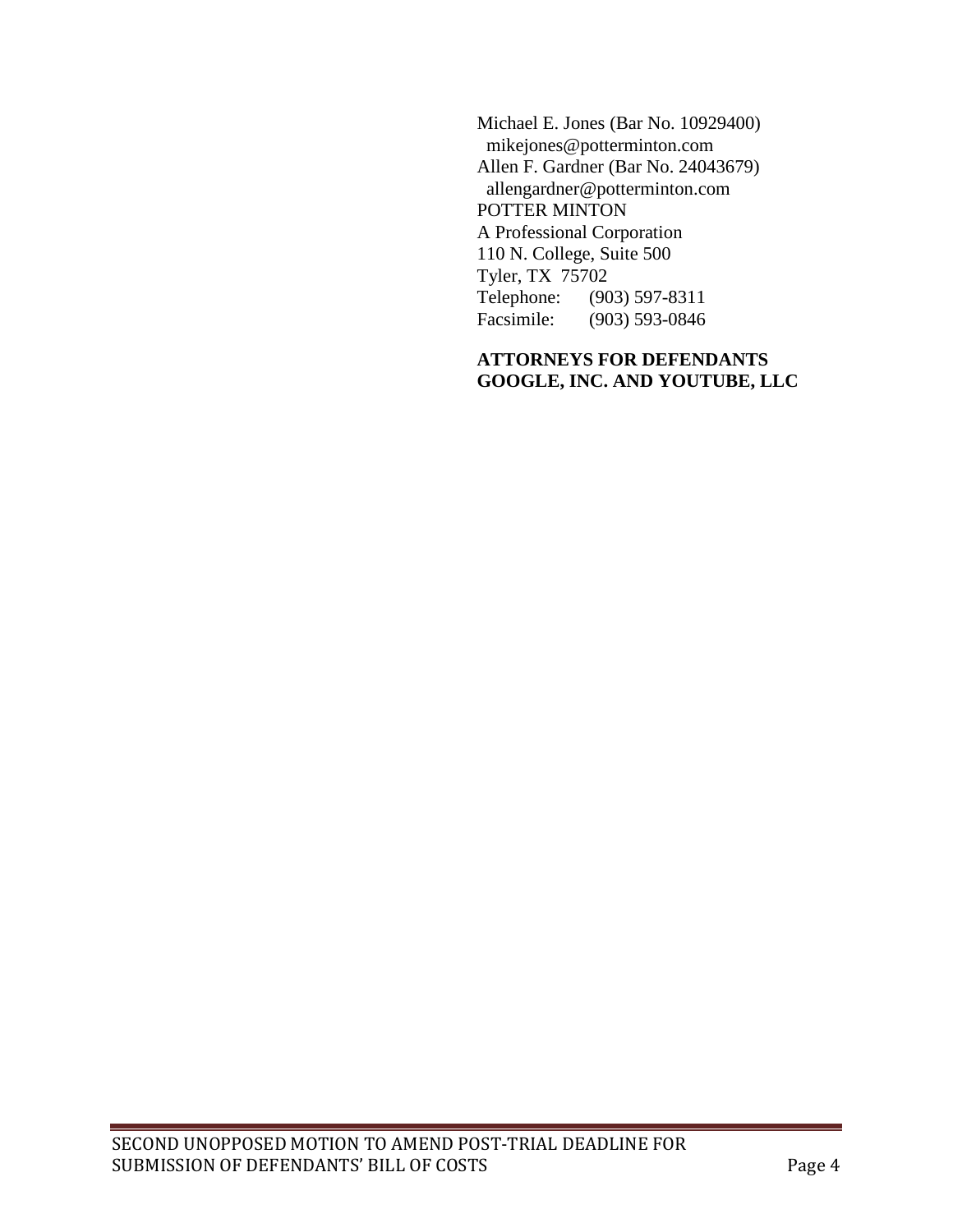By: */s/ Joshua R. Thane*

Jennifer H. Doan (TX Bar No. 08809050) Joshua R. Thane (TX Bar No. 24060713) HALTOM & DOAN 6500 Summerhill Road, Suite 100 Texarkana, TX 75503 Telephone: (903) 255-1000 Facsimile: (903) 255-0800 Email: jdoan@haltomdoan.com Email: jthane@haltomdoan.com

Edward R. Reines Jared B. Bobrow Sonal N. Mehta Aaron Y. Huang Andrew L. Perito WEIL, GOTSHAL & MANGES LLP 201 Redwood Shores Parkway Redwood Shores, CA 94065 Telephone: (650) 802-3000 Facsimile: (650) 802-3100 Email: edward.reines@weil.com Email: jared.bobrow@weil.com Email: sonal.mehta@weil.com Email: aaron.huang@weil.com Email: andrew.perito@weil.com

Doug W. McClellan WEIL, GOTSHAL & MANGES LLP 700 Louisiana, Suite 1600 Houston, TX 77002 Telephone: (713) 546-5000 Facsimile: (713) 224-9511 Email: doug.mcclellan@weil.com

Otis Carroll (TX Bar No. 3895700) Deborah Race (TX Bar No. 11648700) IRELAND, CARROLL & KELLEY, P.C. 6101 South Broadway, Suite 500 Tyler, Texas 75703 Telephone: (903) 561-1600 Facsimile: (903) 581-1071 Email: fedserv@icklaw.com

## **ATTORNEYS FOR DEFENDANT AMAZON.COM INC. AND YAHOO! INC.**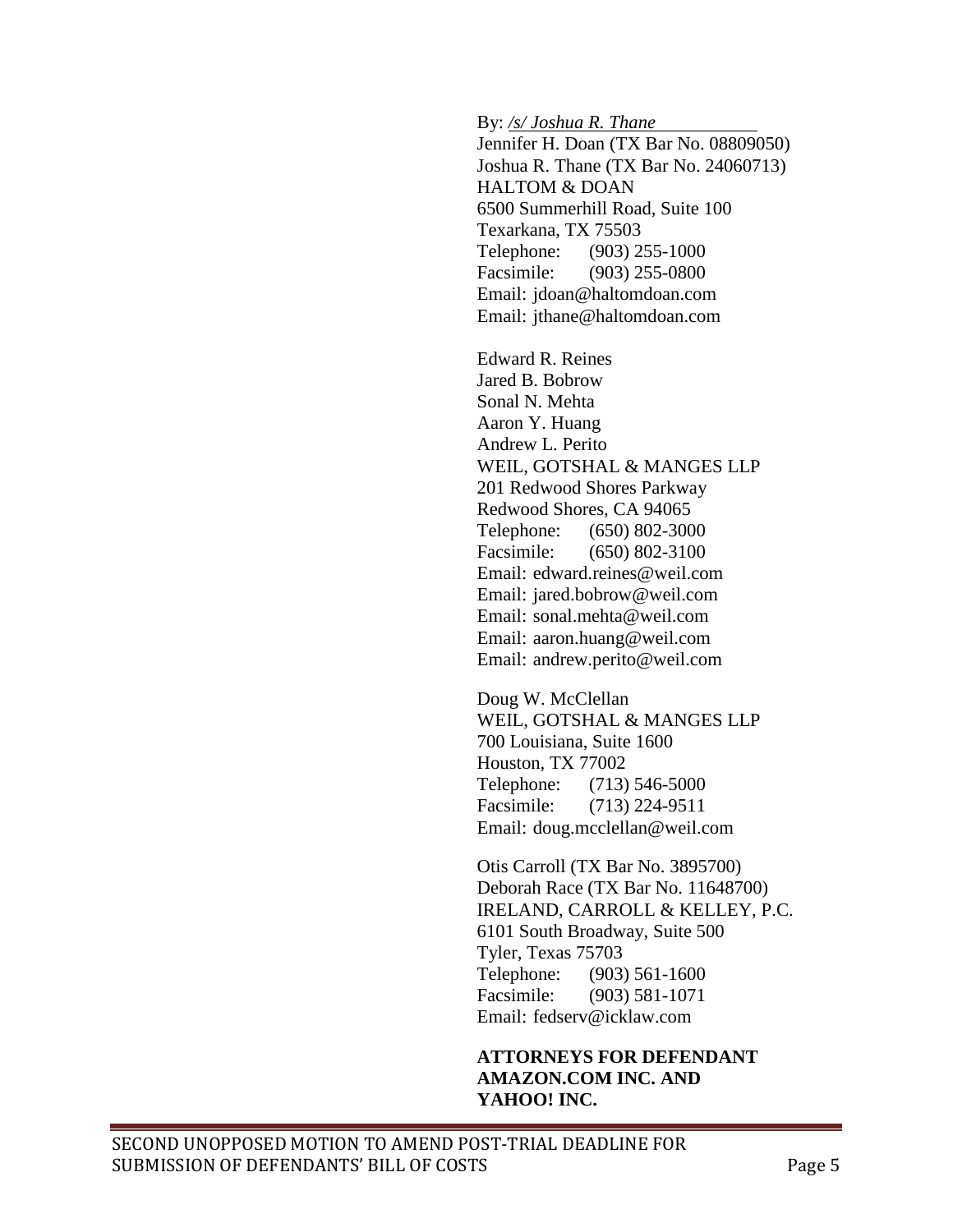By: */s/ Christopher M. Joe*

Christopher M. Joe chris.joe@bjciplaw.com Eric W. Buether eric.buether@bjciplaw.com Niky Bukovcan niky.bukovcan@bjciplaw.com 1700 Pacific, Suite 2390 Dallas, TX 75201<br>Telephone: (21 Telephone: (214) 466-1272<br>Facsimile: (214) 635-1828  $(214)$  635-1828

#### **ATTORNEYS FOR DEFENDANT J.C. PENNEY CORPORATION, INC.**